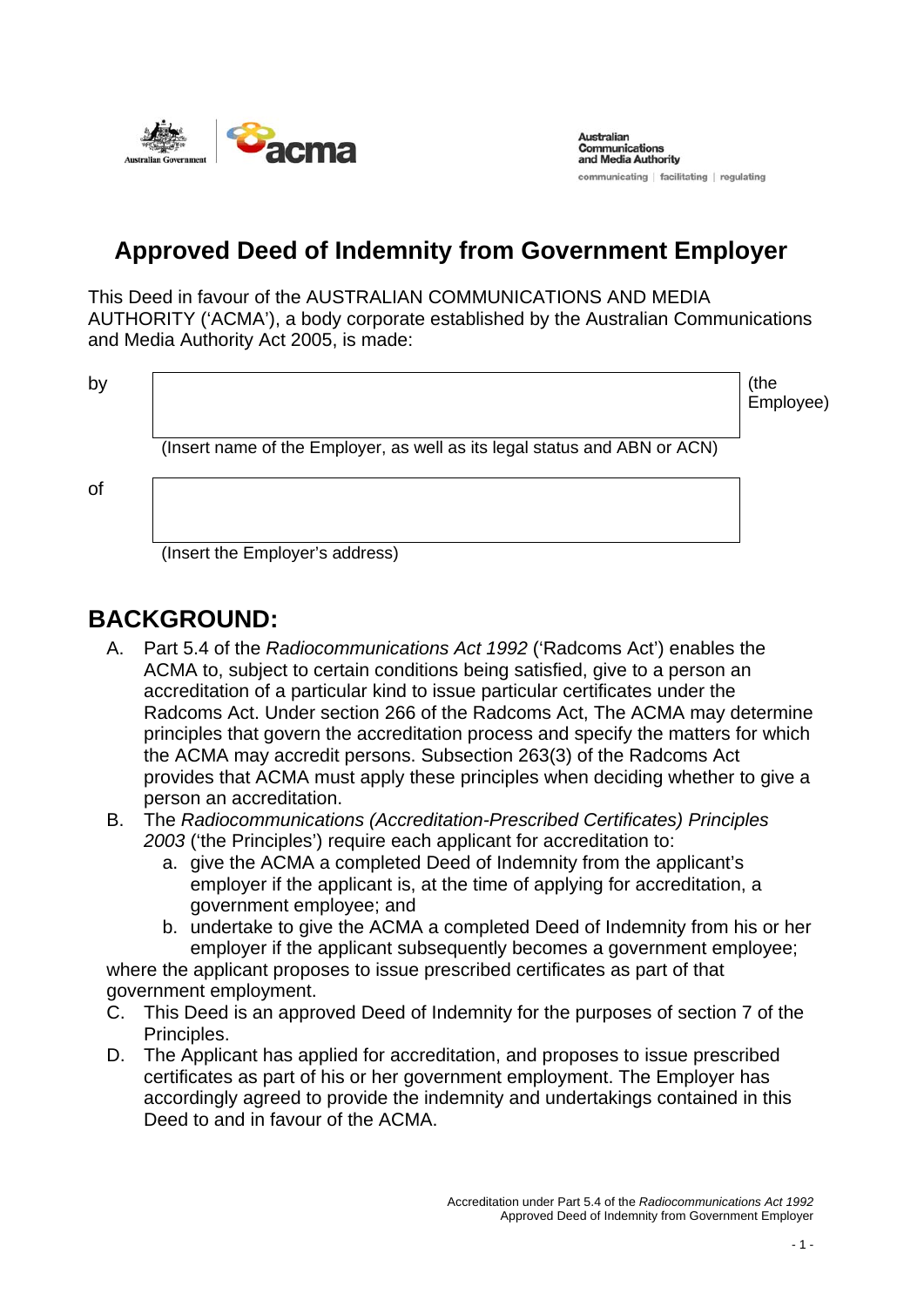# **WHAT IS AGREED:**

### *1. INTERPRETATION*

1.1 In this Deed, unless the context otherwise requires:

- (a) The ACMA includes any assignees of, or successors in title to, the ACMA;
- (b) 'Applicant' is

(Insert name of Applicant)

- (c) terms used shall have the same meanings as those provided for in the Principles and in the Radcoms Act;
- (d) words imputing one gender include each other gender;
- (e) a cross reference to a clause number is a reference to all its subclauses;
- (f) words in the singular number include the plural and vice versa;
- (g) a reference to a person includes a partnership or a body whether politic, corporate or otherwise;
- (h) a reference to a person includes a reference to the person's executors, administrators, successors, substitutes (including, but not limited to, persons taking by novation) and permitted assigns;
- (i) a reference to this Deed includes any variation to this Deed;
- (j) 'including' and its derivatives (such as 'include' and 'includes') mean including without limitation;
- (k) where any word or phrase is given a defined meaning, any derivative or other grammatical form in respect of that word or phrase has a corresponding meaning; and
- (l) reference to any statute or other legislation (whether primary or subordinate) is to that statute or other legislation as amended or replaced from time to time.

#### *2. OPERATION OF THIS DEED*

2.1 This Deed commences on execution, however the Employer's indemnity and undertakings contained in this Deed are subject to accreditation being given to the Applicant.

2.2 The Employer understands and acknowledges that the Applicant is and will be bound by the obligations referred to in:

- (a) the Principles; and
- (b) any applicable determination made under section 266A of the Radcoms Act;

and that the Applicant has agreed to strictly comply with each and every provision of those legislative instruments.

2.3 The Employer acknowledges that the indemnity and undertakings contained in this Deed are continuing obligations.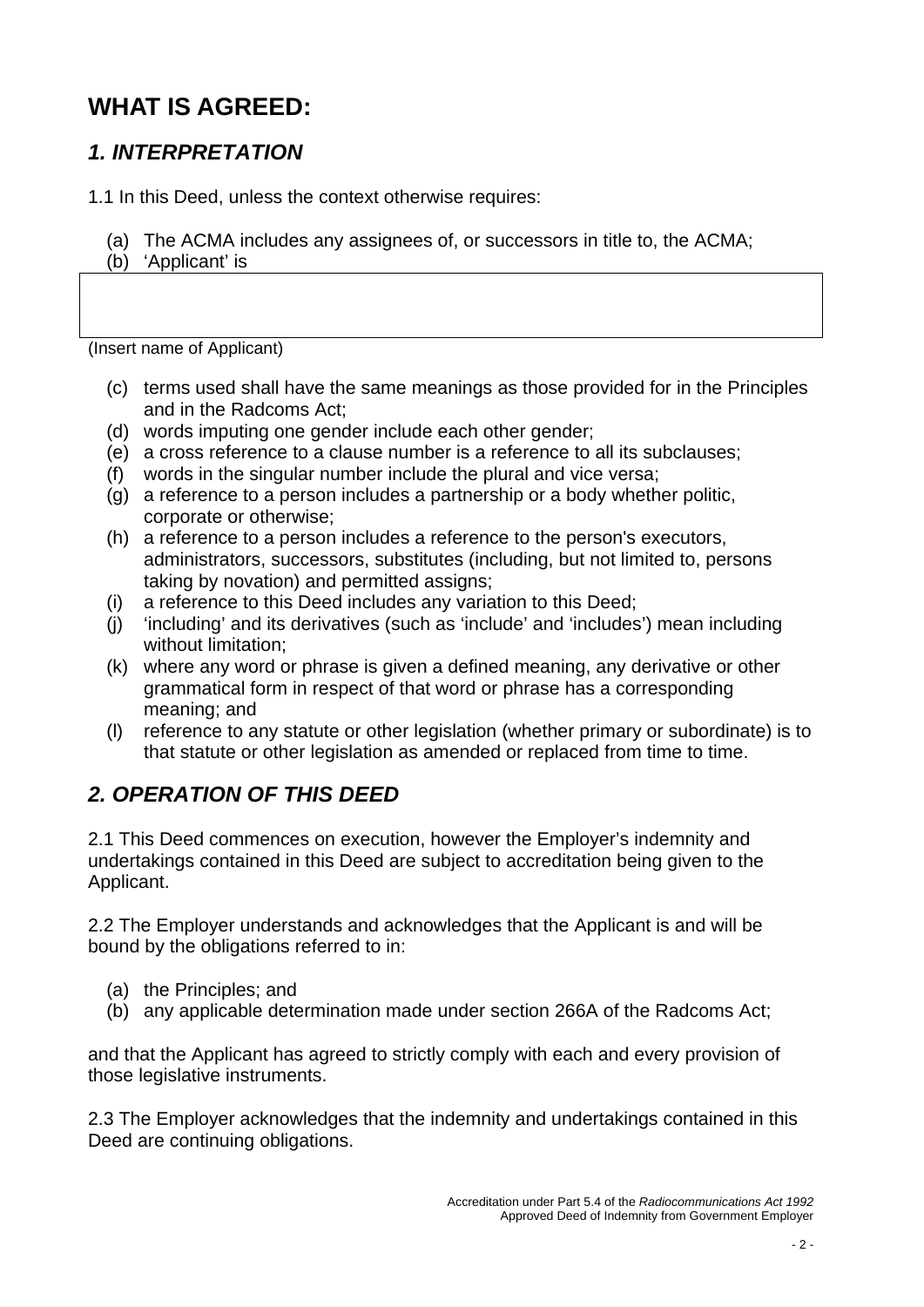#### *3. INDEMNITY*

3.1 The Employer undertakes to at all times indemnify and hold harmless the ACMA from and against any:

- (a) liability incurred or sustained by the ACMA;
- (b) loss of, or damage to, property of the ACMA;
- (c) loss, cost or expense incurred or sustained by the ACMA in dealing with any claim, suit, demand, complaint, action or proceeding made or brought against it by any person in respect of personal injury, property damage, economic loss, damage to reputation, personal, public or business standing, or any other matter (including legal costs and expenses on a solicitor/own client basis and the cost of time spent, resources used or disbursements paid by the ACMA);

arising from:

- (d) any act or omission by the Applicant (or by any other employee, or officer, volunteer or subcontractor of the Employer) relating to both:
	- (i) the Applicant's duties as an employee of the Employer; and
	- (ii) the Applicant's capacity as an accredited person;

irrespective of whether there was fault on the part of the person whose conduct gave rise to that liability, loss, damage, cost or expense.

3.2 The Employer's liability to indemnify ACMA under subclause 3.1 does not include any loss, cost or expense incurred, sustained or contributed to by ACMA as a result of the ACMA's own negligent acts or omissions.

3.3 The right of the ACMA to be indemnified under subclause 3.1 is in addition to, and not exclusive of, any other right, power or remedy provided by statute, common law, equity or otherwise.

3.4 In this clause 3, the ACMA includes the members, officers, employees, contractors, subcontractors, volunteers, bailees and agents of the ACMA.

#### *4. HANDLING OF CLAIMS*

4.1 As soon as practicable after becoming aware of a proceeding or claim covered by subclause 3.1, or of an event which might reasonably be thought to give rise to such a proceeding or claim, the Employer undertakes to promptly notify the ACMA and provide full details of the proceeding, claim or event.

#### *5. SEVERABILITY*

5.1 Each and every provision (or part of a provision) of this Deed shall, unless the context otherwise necessarily requires it, be read and construed as a separate and severable provision (or part), so that if any provision (or part) is void or otherwise unenforceable for any reason, then that provision (or part) shall be severed and the remainder shall be read and construed as if the severable provision (or part) had never existed.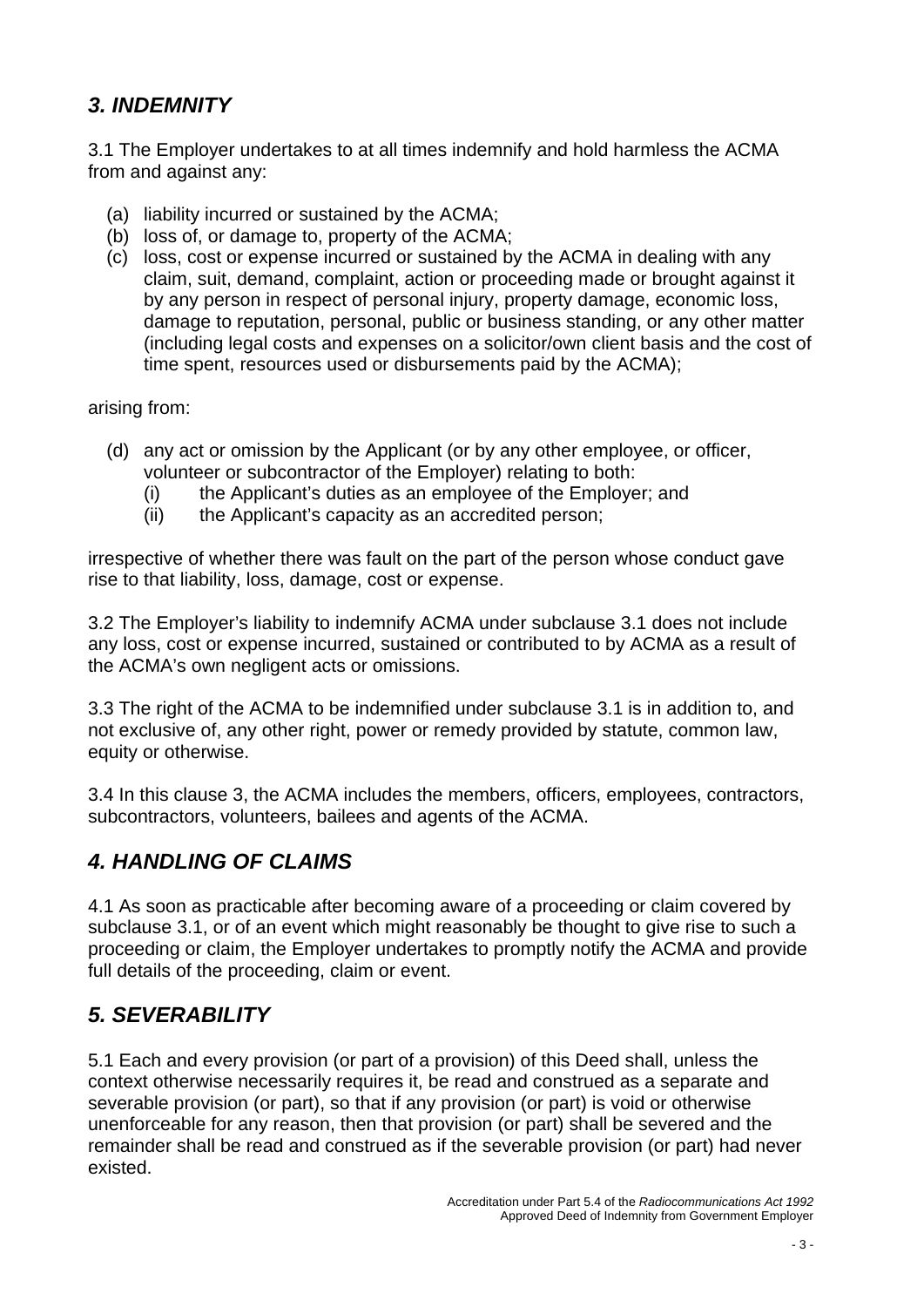### *6. NOTICES*

6.1 Any notice, or other communication required or otherwise to be given or sent to the ACMA under this Deed shall be in writing and shall be deemed to be duly given or sent, if:

- (a) delivered by hand; or
- (b) sent by prepaid post; or
- (c) sent electronically (including by facsimile);

to the addresses or contact details as may be notified by the ACMA to the Employer from time to time.

6.2 A notice or other communication shall be deemed to have been given or received:

- (a) if delivered by hand, upon delivery; or
- (b) if sent by prepaid post upon the expiration of four working days after the date on which it was so sent; or
- (c) if sent electronically (including by facsimile), upon receipt by the sender of an acknowledgment that the communication has been properly transmitted to the recipient.